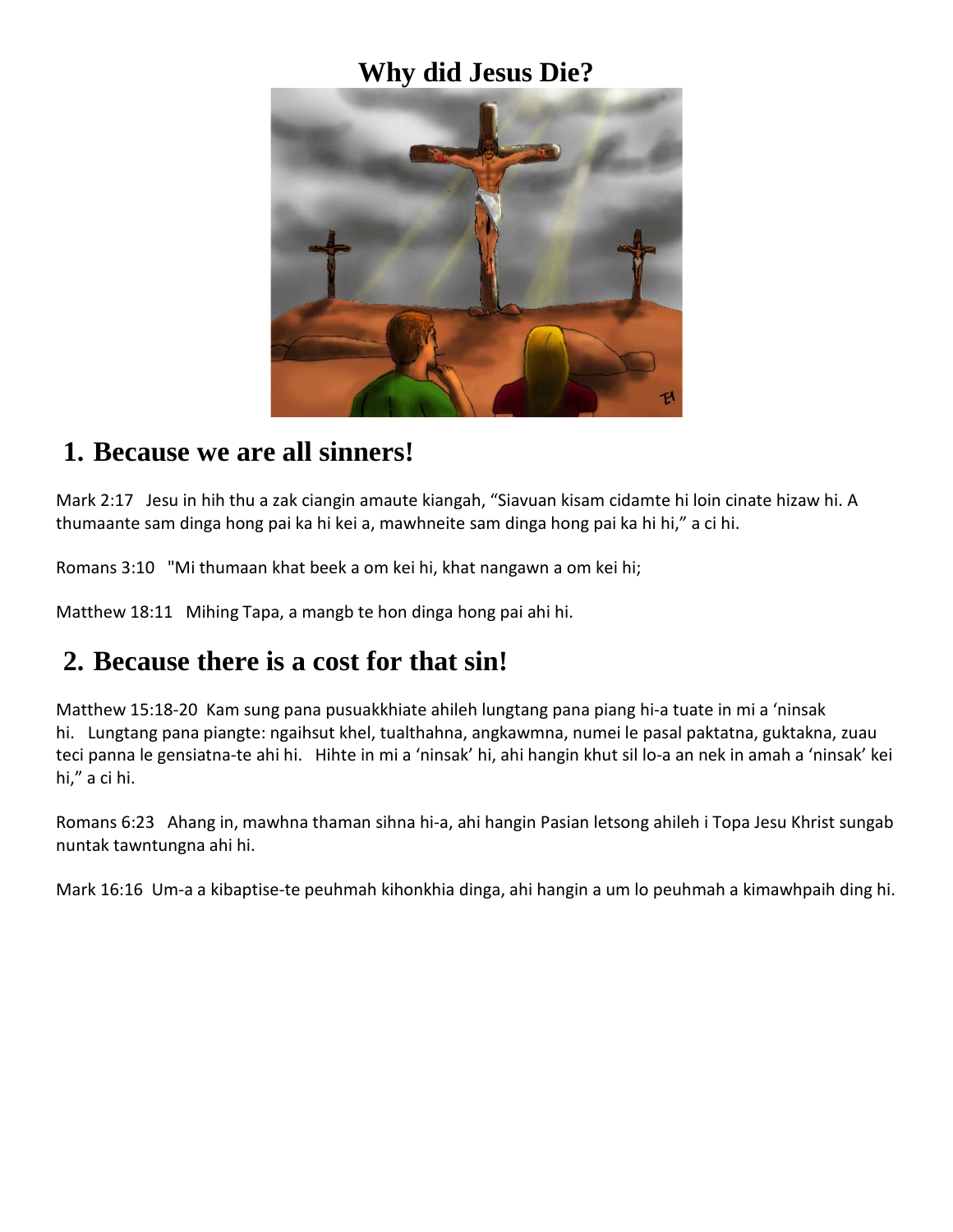

**There is a cost for sin!**

# **3. Because Jesus died and paid for our sins on the cross!**

Matthew 1:21 Tapa khat a nei ding hi; tua tapa in ama mite a mawhna uh panin honkhia ding ahi manin a min Jesu na phuak in," a ci hi.

Romans 5:8 Ahi hangin Pasian in eite hong it takpina hih bangin hong lak hi: Eite mawhnei i hi laitakin eite adingin Khrist a si hi.

John 3:16 Pasian in leitung it lua ahi manin, a Tapa a um khempeuh mangthang lo-a nuntak tawntungna a neih nadingin a Tapa khat neihsunf a pia hi.

Matthew 18:11 Mihing Tapa, a mangb te hon dinga hong pai ahi hi.

### **4. Salvation is a free gift, not by good works. You must take God's word for it, and trust Jesus alone!**

Acts 4:12 Midang khat beek sungah hotkhiatna a om kei hi. Ahang in, eite kihotkhiat nading van kikhupsin nuai-a mihing tungah a kipia, min dang a om kei hi," a ci hi.

Ephesians 2:8-9 Ahang in, hehpihna hangin upna tungtawnin hotkhiat na hi uh hi. No le no a na ngah uh hi loin Pasian letsong ahi hi – kuamah a kisialh theih loh nadingin sepna hang ahi kei hi.

Titus 3:5 amah in thu maana na i sep hang hi lo, ama lainatna hangin eite hong hon hi. Amah in eite suahkikna-a silsiangna le a Khasiangtho bawlphat thakna tungtawnin hong hon hi.

# **5. We must put our faith and trust in Christ alone!**

Mark 9:23 Jesu in, "'Na hih theih leh e'? A um mi adingin na khempeuh hi thei hi," a ci hi.

Mark 1:15 Amah in, "A hun hong tung zo hi. Pasian gam hong nai ta hi. Kisik unla thupha um un!" a ci hi.